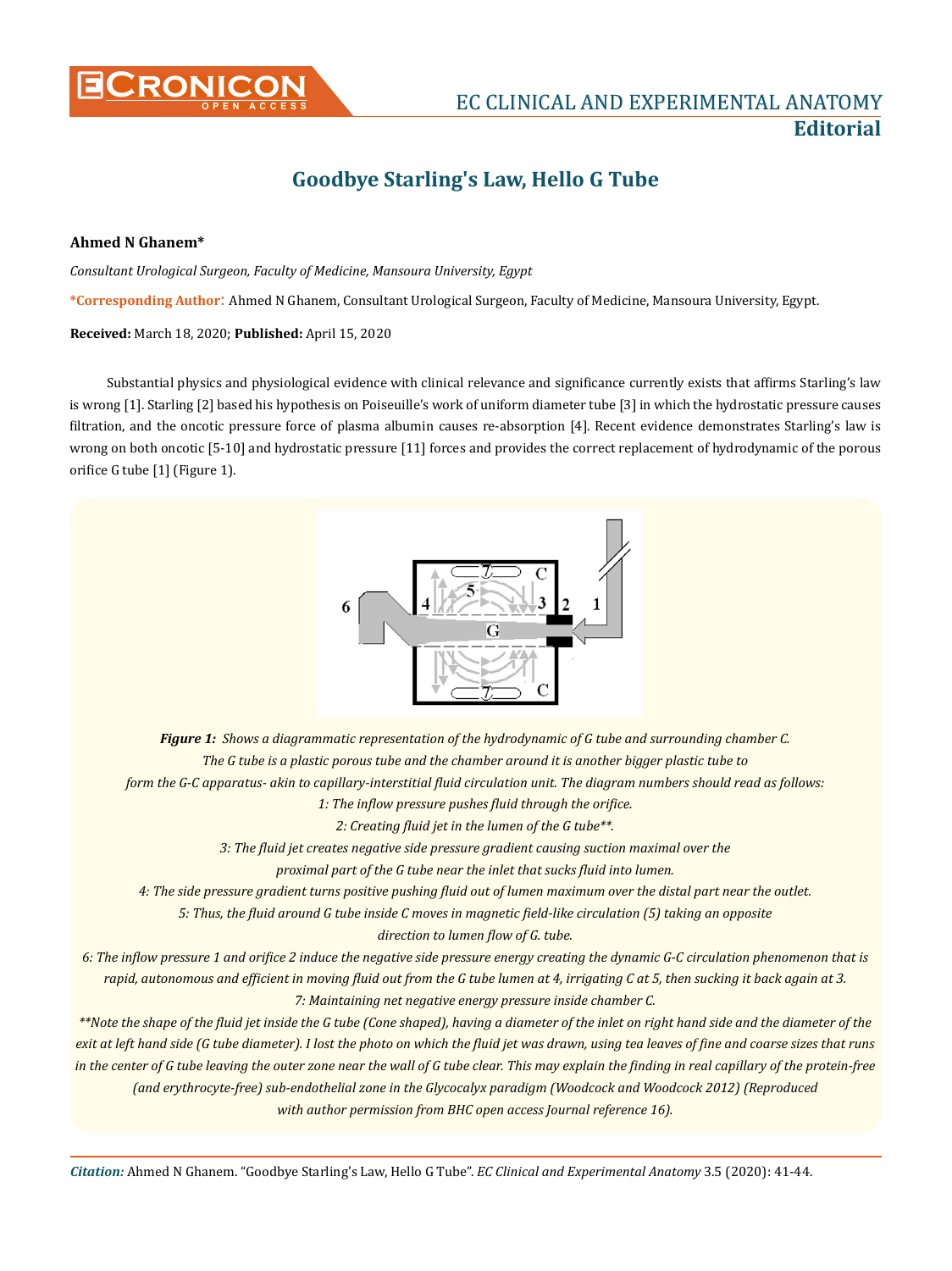The capillary has a pre-capillary sphincter [12] and wide pores [5] that allow the passage of molecules larger than plasma proteins. This makes the capillary a porous orifice (G) tube with different hydrodynamic from Poiseuille's tube [1]. The side pressure of G tube causes suction not filtration. The wide capillary pores nullify the oncotic force *in vivo* based on biochemical [6] and clinical research using albumin [7-9] and hydroxyethyl starch [10]. The osmotic chemical composition of various body fluids is identical to plasma proteins [6]. The interstitial fluid (ISF) space has a negative pressure of -7 cm water [13], so is lymph [14]. Clinical evidence on plasma albumin versus Saline shows no significant difference [7-9]. This evidence affirms that the oncotic force does not exist *in vivo* that partly prove Starling's law wrong. Inadequacy in explaining the capillary–ISF transfer, has previously [15] and recently [16] called for reconsideration of Starling's hypothesis.

New physics [11,16] and physiological [17] research demonstrate that side pressure does not cause filtration across the wall of G tube, it causes suction [1,11,16,17]. In G tube the negative side pressure gradient on its wall causing suction maximum near the inlet and turns positive maximum near the exit causing filtration. This creates a circulation between fluid in the lumen of G tube and surrounding fluid chamber (C) that runs in the opposite direction creating autonomous, dynamic rapid magnetic field like circulation (Figure 1) [1]. Physiological study [17] completed the evidence that Starling's law is wrong as the capillary works as G tube not Poiseuille's tube. Oedema occurred with both albumin and saline when the fluid is run through the vein but not the artery. Both absorption and filtration are autonomous functions of G tube thus fit to replace Starling's law.

The clinical significance is that Starling's law dictates the faulty rules on fluid therapy causing many errors and misconceptions [18] that mislead physicians into giving too much fluid infusions of albumin and crystalloids for the resuscitation of shock which both cause edema of ISF space and vital organs as well as hypervolaemia with hypotension [19]. This shock is mistaken for septic or hemorrhagic shock and is wrongly treated with further huge volume expansion, occurring with both liberal and conservative approach of fluid therapy [20]. This induces volumetric overload shocks [21-25]. Volumetric overload inducing VOS is of 2 types; VOS 1 causes the transurethral resection of the prostate [TURP] syndrome [26], now being linked to the acute respiratory distress syndrome [ARDS] [27,28] that was reported by Ashbaugh., *et al.* in 1967 [29]. ARDS is caused by VOS 2 [27,28] with high morbidity and mortality and acute kidney injury [30] as parts of the multiple organ dysfunction syndrome (MODS) [31]. Volumetric overload induced by persistence to elevate CVP to high level [32] as based on the faulty Starling's law. Work is now in progress that demonstrates VOS Cause ARDS [33], Constructing the BRIDGE between physics, physiology, biochemistry and clinical medicine [34].

### **Conflict of Interest**

None declared by the author.

#### **Funding**

None.

#### **Bibliography**

- 1. [Ghanem AN. "The Correct Replacement for the Wrong Starling's law is the Hydrodynamic of the Porous Orifice \(G\) Tube: The Com](https://www.researchgate.net/publication/339696685_Cardiology_Open_Access_The_Correct_Replacement_for_the_Wrong_Starling)[plete Physics and physiological Evidence with Clinical Relevance and Significance".](https://www.researchgate.net/publication/339696685_Cardiology_Open_Access_The_Correct_Replacement_for_the_Wrong_Starling) *Cardiology: Open Access Cardio Open* 5.1 (2020): 7.
- 2. Starling EH. "Factors involved in the causation of dropsy". *Lancet* (1886): 1266-1270.
- 3. Folkow B and Neil E. "Circulation". Oxford University Press: London (1971): 1-125.
- 4. Keele CA., *et al*. "Sampson Wright Applied Physiology". 13th edition. Oxford University Press Oxford (1982).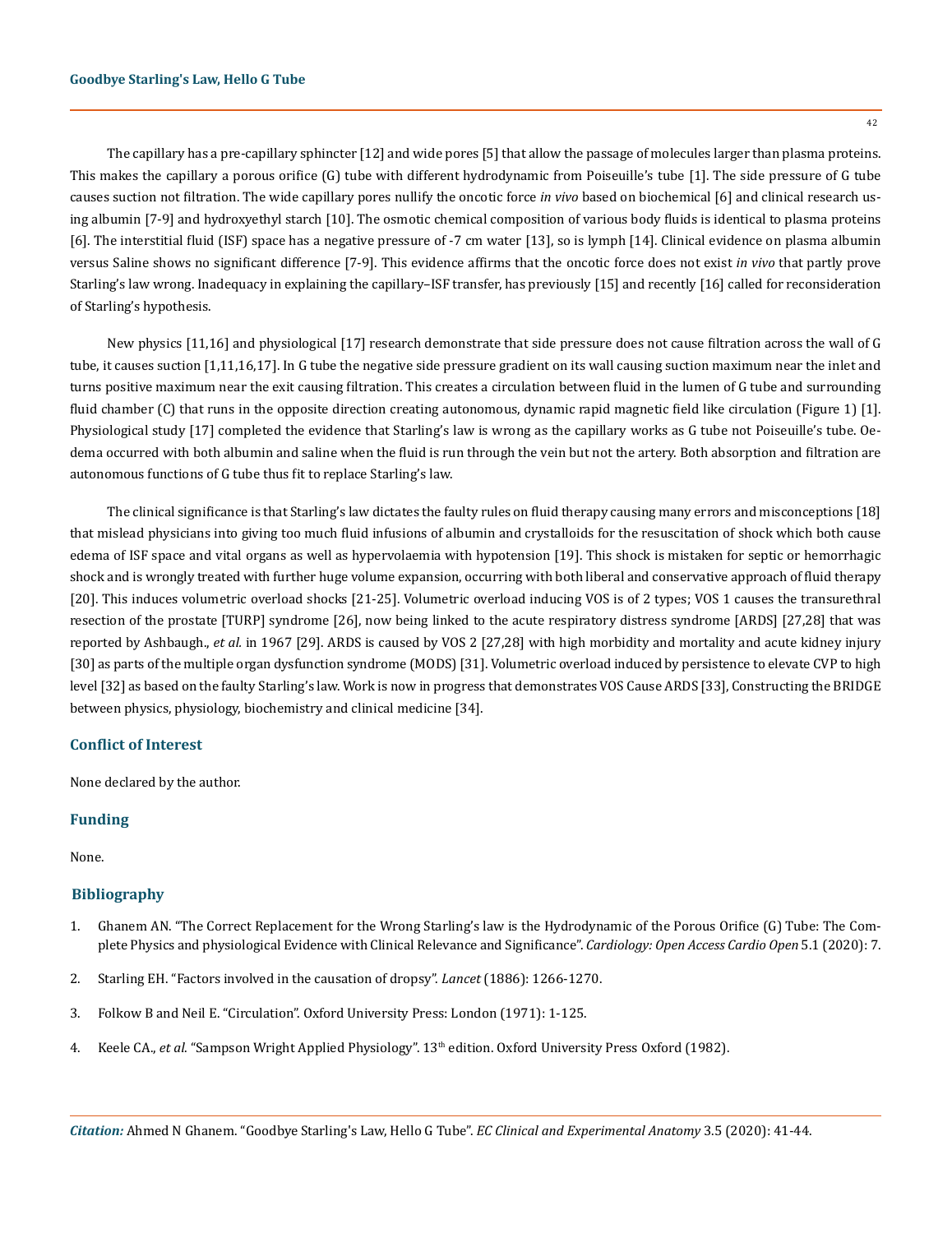- 5. [Karnovesky MJ. "The ultra-structural basis of capillary permeability studied with peroxidase as a tracer".](https://www.ncbi.nlm.nih.gov/pubmed/6061717) *Journal of Cell Biology* 35 [\(1967\): 213-236.](https://www.ncbi.nlm.nih.gov/pubmed/6061717)
- 6. [Hendry EB. "The osmotic pressure and chemical composition of human body fluids".](https://academic.oup.com/clinchem/article-abstract/8/3/246/5672406?redirectedFrom=fulltext) *Clinical Chemistry* 8.3 (1962): 246-265.
- 7. [Cochrane Injuries Group. "Human albumin administration in the critically ill patients: systemic review of randomized controlled tri](https://www.ncbi.nlm.nih.gov/pmc/articles/PMC28613/)[als: Why albumin may not work".](https://www.ncbi.nlm.nih.gov/pmc/articles/PMC28613/) *British Medical Journal* 317 (1998): 235-240.
- 8. [Finfer S. "Effect of baseline serum albumin concentration on outcome of resuscitation with albumin or saline in patients in intensive](https://www.ncbi.nlm.nih.gov/pubmed/17040925)  [care units: analysis of data from the saline versus albumin fluid evaluation \(SAFE\) study".](https://www.ncbi.nlm.nih.gov/pubmed/17040925) *British Medical Journal* 333 (2006): 1044- [1046.](https://www.ncbi.nlm.nih.gov/pubmed/17040925)
- 9. [Vincent JL. Editorial. "Resuscitation using albumin in critically ill patients: Research in patients at high risk of complications is now](https://www.ncbi.nlm.nih.gov/pubmed/17110700)  needed". *[British Medical Journal](https://www.ncbi.nlm.nih.gov/pubmed/17110700)* 333 (2006): 1029-1030.
- 10. Futier E., *et al*[. "Effect of Hydroxyethyl Starch vs Saline for Volume Replacement Therapy on Death or Postoperative Complications](https://jamanetwork.com/journals/jama/article-abstract/2759003) [Among High-Risk Patients Undergoing Major Abdominal Surgery: The FLASH Randomized Clinical Trial".](https://jamanetwork.com/journals/jama/article-abstract/2759003) *The Journal of the American Medical Association* [323.3 \(2020\): 225-236.](https://jamanetwork.com/journals/jama/article-abstract/2759003)
- 11. [Ghanem AN. "Magnetic field-like fluid circulation of a porous orifice tube and relevance to the capillary-interstitial fluid circulation:](https://www.researchgate.net/publication/11979424_Magnetic_field-like_fluid_circulation_of_a_porous_orifice_tube_and_its_relevance_to_the_capillary-interstitial_fluid_circulation_Preliminary_report)  Preliminary report". *[Medical Hypotheses](https://www.researchgate.net/publication/11979424_Magnetic_field-like_fluid_circulation_of_a_porous_orifice_tube_and_its_relevance_to_the_capillary-interstitial_fluid_circulation_Preliminary_report)* 56.3 (2001): 325- 334.
- 12. [Rhodin JA. "Theultra-structure of mammalian arterioles and pre-capillary sphincters".](https://www.sciencedirect.com/science/article/abs/pii/S0022532067802399) *Journal of Ultrastructure and Molecular Structure* [18 \(1967\): 181-222.](https://www.sciencedirect.com/science/article/abs/pii/S0022532067802399)
- 13. [Guyton AC and Coleman TG. "Regulation of interstitial fluid volume and pressure".](https://link.springer.com/chapter/10.1007/978-1-4684-3228-2_11) *Annals New York Academy of Sciences* 150 (1968): [537-547.](https://link.springer.com/chapter/10.1007/978-1-4684-3228-2_11)
- 14. Calnan JS., *et al*. "Lymphatic surgery". *Journal of the Royal Society of Medicine* 65 (1972): 715-719.
- 15. [Renkin EM. "Some consequences of capillary permeability to macromolecules: Starling's hypothesis reconsidered".](https://journals.physiology.org/doi/abs/10.1152/ajpheart.1986.250.5.H706) *American Journal of Physiology* [250.19 \(1986\): H706-H710.](https://journals.physiology.org/doi/abs/10.1152/ajpheart.1986.250.5.H706)
- 16. [Ghanem KA and Ghanem AN. "The proof and reasons that Starling's law for the capillary- interstitial fluid transfer is wrong, advancing](https://www.oatext.com/The-proof-and-reasons-that-Starlings-law-for-the-capillary-interstitial-fluid-transfer-is-wrong-advancing-the-hydrodynamics.php)  [the hydrodynamics of a porous orifice \(G\) tube as the real mechanism".](https://www.oatext.com/The-proof-and-reasons-that-Starlings-law-for-the-capillary-interstitial-fluid-transfer-is-wrong-advancing-the-hydrodynamics.php) *Blood, Heart and Circulation* 1.1 (2017): 1-7.
- 17. [Ghanem KA and Ghanem AN. "The Physiological Proof that Starling's Law for the Capillary-Interstitial Fluid Transfer is wrong: Ad](https://www.researchgate.net/publication/323989916_The_Physiological_Proof_that_Starling%27s_Law_for_the_Capillary-Interstitial_Fluid_Transfer_is_Wrong_Advancing_the_Porous_Orifice_G_Tube_Phenomenon_as_Replacement)[vancing the Porous Orifice \(G\) Tube Phenomenon as Replacement".](https://www.researchgate.net/publication/323989916_The_Physiological_Proof_that_Starling%27s_Law_for_the_Capillary-Interstitial_Fluid_Transfer_is_Wrong_Advancing_the_Porous_Orifice_G_Tube_Phenomenon_as_Replacement) *Open Acc Res Anatomy* 1.2 (2017).
- 18. [Ghanem AN. "The Adult Respiratory Distress Syndrome: Volumetric Overload Shocks in Patho-Etiology Correcting Errors and Mis](https://www.researchgate.net/publication/336727224_The_adult_respiratory_distress_syndrome_Volumetric_overload_shocks_in_patho-etiology_correcting_errors_and_misconceptions_on_fluid_therapy_vascular_and_capillary_physiology)[conceptions on Fluid Therapy, Vascular and Capillary Physiology".](https://www.researchgate.net/publication/336727224_The_adult_respiratory_distress_syndrome_Volumetric_overload_shocks_in_patho-etiology_correcting_errors_and_misconceptions_on_fluid_therapy_vascular_and_capillary_physiology) *Surgical Medicine Open Access Journal* 2.2 (2).
- 19. Ghanem AN. "What are Misleading Physicians into giving too much Fluid During Resuscitation of Shock and Surgery that Induces ARDS and/or AKI?" *Asploro Journal of Biomedical and Clinical Case Reports* (2020).
- 20. [Woodcock TE and Woodcock TM. "Revised Starling equation and the glycocalyx model of trans-vascular fluid exchange: an improved](https://academic.oup.com/bja/article/108/3/384/419160) [paradigm for prescribing intravenous fluid therapy".](https://academic.oup.com/bja/article/108/3/384/419160) *British Journal of Anaesthesia* 108.3 (2013): 384-394.
- 21. [Ghanem AN and Ghanem SA. "Volumetric Overload Shocks: Why Is Starling's Law for Capillary Interstitial Fluid Transfer Wrong? The](https://www.researchgate.net/publication/303798108_Volumetric_Overload_Shocks_Why_Is_Starling%27s_Law_for_Capillary_Interstitial_Fluid_Transfer_Wrong_The_Hydrodynamics_of_a_Porous_Orifice_Tube_as_Alternative) [Hydrodynamics of a Porous Orifice Tube as Alternative".](https://www.researchgate.net/publication/303798108_Volumetric_Overload_Shocks_Why_Is_Starling%27s_Law_for_Capillary_Interstitial_Fluid_Transfer_Wrong_The_Hydrodynamics_of_a_Porous_Orifice_Tube_as_Alternative) *Surgical Science* 7 (2016): 245-249.